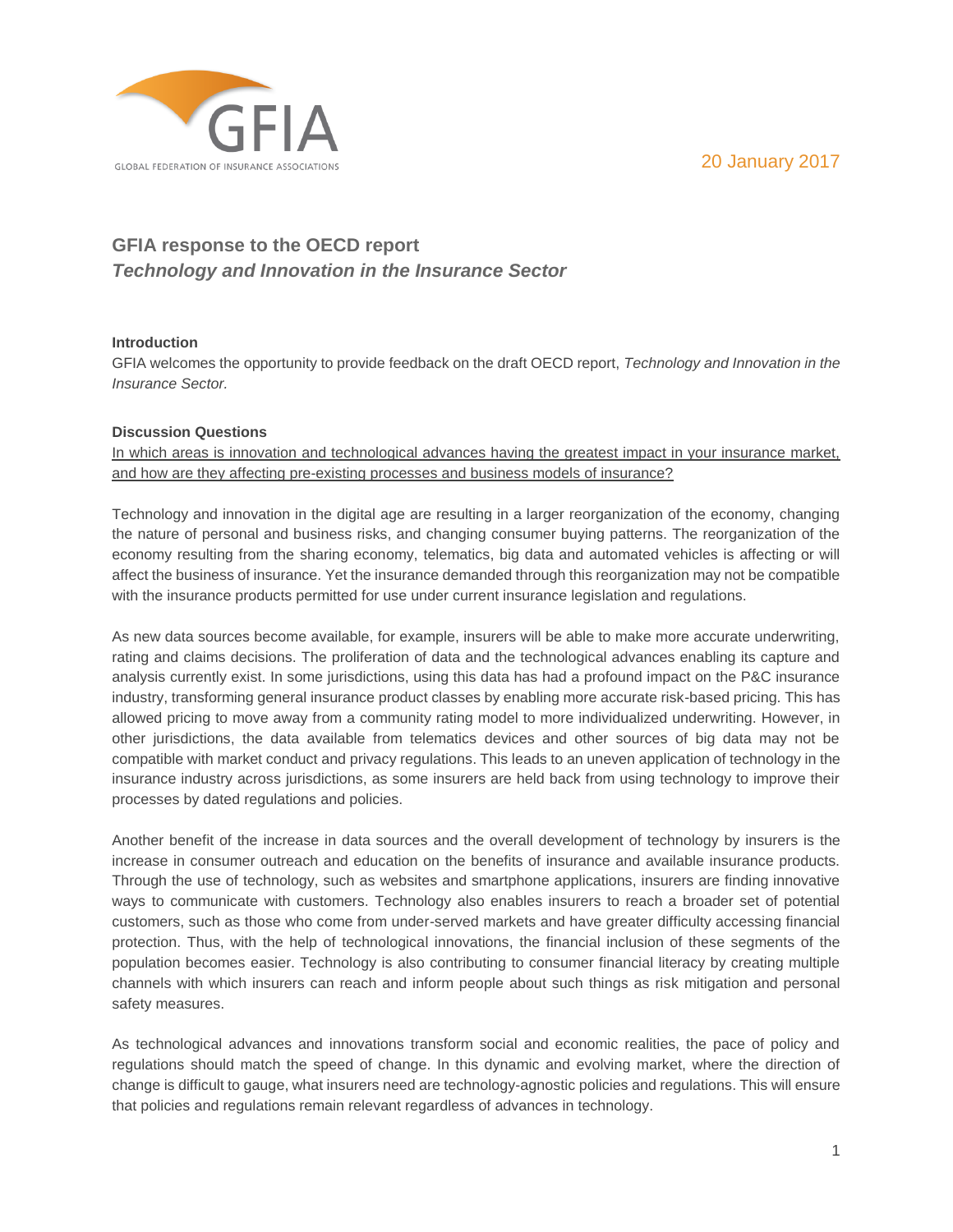What form of authorisation have InsurTech start-ups in your market gained, and has there been interest in developing different platform for enabling start-ups to experiment? If so, what are the criteria used to assess the appropriateness of participating in the platform, and what are deemed the regulatory requirements that are indispensable to all market players?

Each jurisdiction has a different experience with InsurTech start-ups. Collaboration can be of mutual benefit to both incumbent insurers and new market entrants. Incumbent insurers can provide new entrants insight on the consumer, the market, and how to deliver products within the regulatory framework. New entrants can bring fresh perspectives and ideas on the application of new technologies, processes and concepts to enhance customer experiences and create new market opportunities. However, insurers are concerned about government responses that create a two-tier system of regulations, whereby established insurers are at a disadvantage relative to start-ups.

Some insurers have expressed interest in the development of a regulatory sandbox, whereby regulatory standards are relaxed to encourage the development of innovative products that benefit both insurers and consumers. Insurers believe that the sandbox should be accessible to both incumbent insurers and new market entrants. If the objective of the sandbox is to encourage new innovations, then no party should receive favorable treatment in the sandbox. Questions remain as to the actual sandbox construct and whether additional laws and regulations are needed to allow for its use. This would likely differ from one jurisdiction to another. One major consideration would be the confidentiality affiliated with the sandbox given the highly sensitive and proprietary nature of any ideas developed within the sandbox.

#### What wider policy, such as data protection or electronic ID, are likely to contribute to InsurTech developments?

There is little doubt that usage-based insurance pricing (UBIP) will impact the business of insurance. The report rightly mentions telematics and UBIP in paragraph 53. Something worth considering in this report is that vehicle manufacturers have exclusive access to much of the vehicle data being generated. Some GFIA members in Europe are concerned about a recent development concerning access to in-vehicle data. European automobile manufacturers and suppliers have proposed that "relevant" data obtained from vehicles would be communicated in a secure manner between the vehicle and an off-board facility, from where market participants (such as insurers) could access the data. Through a joint statement, Insurance Europe and other stakeholders expressed concerns that consumer interests were not being considered in the development of this technical solution concerning access to in-vehicle data, since the solution prevents vehicle owners from deciding who to share their data with and for what purposes. Instead, they propose the development of a standardize in-vehicle open-access platform that would ensure the same high-level of security, safety, liability and data protection as the vehicle manufacturers' solution. This platform would enable insurers and other third parties to access information from the vehicles, thus safeguarding competition, innovation and consumer choice.

In Australia, the government is conducting a wide-ranging inquiry into data availability and use. The purpose of the inquiry is to investigate ways to improve the availability and use of public and private sector data, including how consumers can use and benefit from access to data about themselves. Reforms are expected to encourage more transparent use of data and wider community and individual access to data. This is likely to result in greater proliferation of data throughout the economy and accelerate the trend towards use of big data in insurance. Importantly, the reforms are likely to encourage broader access by consumers to data collected about them. This may encourage innovation in insurer point-of-sale systems and other product comparison services.

### Beyond regulatory sand box approaches, what ongoing monitoring of InsurTech is being planned by regulators?

Regulations exist to achieve social, political, economic and environmental objectives that could not otherwise be achieved in a competitive marketplace. In the insurance industry, regulations primarily exist to protect the